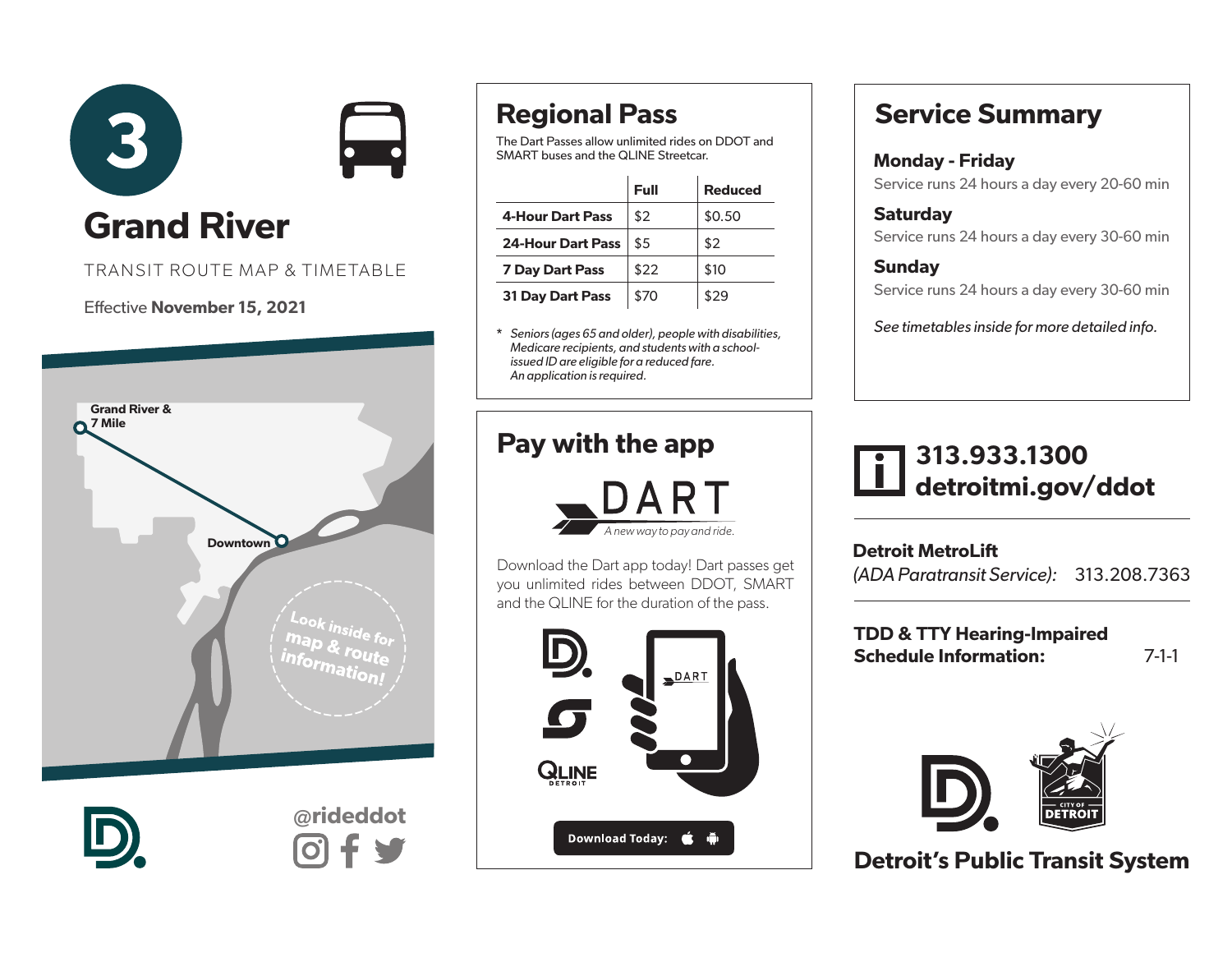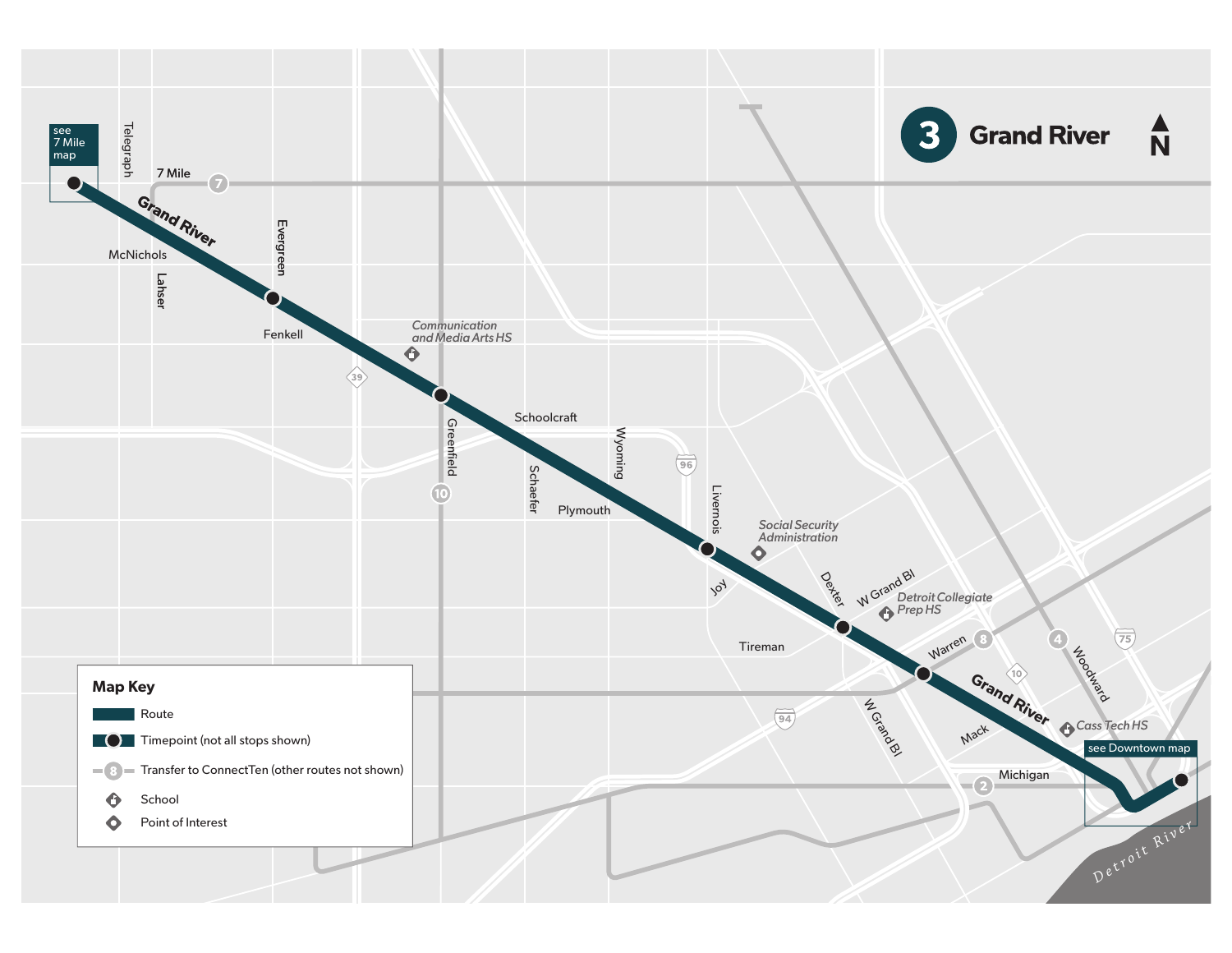



## Holiday Service

Sunday schedules are effective on the following holidays:

- New Year's Day
- Memorial Day
- Independence Day
- Labor Day • Thanksgiving Day
- Christmas Day



All buses are handicap accessible.



Buses have the capacity for two bikes on front racks.

#### How to Read the Schedule

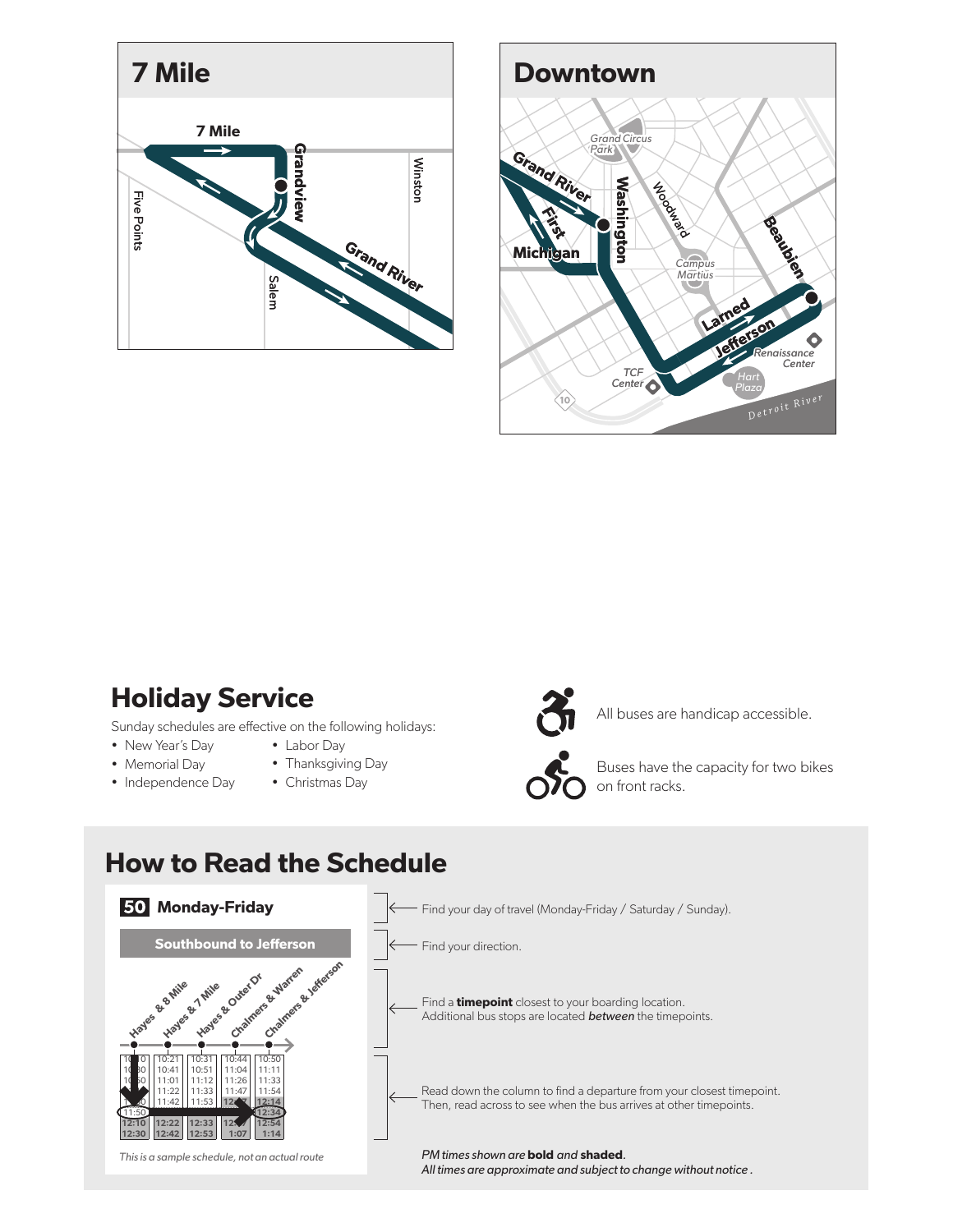

| <b>Westbound to 7 Mile</b> |                         |                 |                      |                      |                        |                          |                            |                         |  |  |  |
|----------------------------|-------------------------|-----------------|----------------------|----------------------|------------------------|--------------------------|----------------------------|-------------------------|--|--|--|
|                            |                         |                 | Grand River & Warren | Grand River & Grater | Grand River & Livemons | Grand River & Greenfield | Grand River & Existing and | Grandview & Grand River |  |  |  |
|                            | Requirement of diversor | Michigan & Cass |                      |                      |                        |                          |                            |                         |  |  |  |
|                            |                         |                 |                      |                      |                        |                          |                            |                         |  |  |  |
|                            |                         |                 |                      |                      |                        |                          |                            |                         |  |  |  |
| 4:00                       | 4:05                    | 4:14            | 4:18                 | 4:24                 | 4:34                   | 4:41                     | 4:50                       |                         |  |  |  |
| 4:30                       | 4:35                    | 4:44            | 4:48                 | 4:54                 | 5:04                   | 5:11                     | 5:20                       |                         |  |  |  |
| 4:58                       | 5:03                    | 5:12            | 5:16                 | 5:22                 | 5:32                   | 5:39                     | 5:48                       |                         |  |  |  |
| 5:18<br>5:38               | 5:23<br>5:43            | 5:32<br>5:52    | 5:36<br>5:56         | 5:42<br>6:02         | 5:52<br>6:13           | 5:59<br>6:21             | 6:09<br>6:31               |                         |  |  |  |
| 5:58                       | 6:04                    | 6:13            | 6:18                 | 6:25                 | 6:36                   | 6:44                     | 6:54                       |                         |  |  |  |
| 6:18                       | 6:25                    | 6:34            | 6:39                 | 6:46                 | 6:57                   | 7:05                     | 7:15                       |                         |  |  |  |
| 6:38<br>6:58               | 6:45<br>7:05            | 6:54<br>7:14    | 6:59<br>7:19         | 7:06<br>7:26         | 7:17<br>7:37           | 7:25<br>7:45             | 7:35<br>7:55               |                         |  |  |  |
| 7:18                       | 7:25                    | 7:34            | 7:39                 | 7:46                 | 7:57                   | 8:05                     | 8:15                       |                         |  |  |  |
| 7:38<br>7:58               | 7:45<br>8:05            | 7:54<br>8:14    | 7:59<br>8:19         | 8:06<br>8:26         | 8:17<br>8:37           | 8:25<br>8:45             | 8:35<br>8:55               |                         |  |  |  |
| 8:18                       | 8:25                    | 8:34            | 8:39                 | 8:46                 | 8:57                   | 9:06                     | 9:17                       |                         |  |  |  |
| 8:38                       | 8:45                    | 8:54            | 8:59                 | 9:07                 | 9:19                   | 9:28                     | 9:39                       |                         |  |  |  |
| 8:58<br>9:18               | 9:05<br>9:25            | 9:15<br>9:35    | 9:20<br>9:40         | 9:28<br>9:48         | 9:40<br>10:00          | 9:49<br>10:09            | 10:00<br>10:20             |                         |  |  |  |
| 9:38                       | 9:45                    | 9:55            | 10:00                | 10:08                | 10:20                  | 10:29                    | 10:40                      |                         |  |  |  |
| 9:58<br>10:18              | 10:05<br>10:25          | 10:15<br>10:35  | 10:20<br>10:40       | 10:28<br>10:48       | 10:40<br>11:00         | 10:49<br>11:09           | 11:00<br>11:20             |                         |  |  |  |
| 10:38                      | 10:45                   | 10:55           | 11:00                | 11:08                | 11:20                  | 11:29                    | 11:40                      |                         |  |  |  |
| 10:58                      | 11:05                   | 11:15           | 11:20                | 11:28                | 11:40                  | 11:49                    | 12:00                      |                         |  |  |  |
| 11:18<br>11:38             | 11:25<br>11:45          | 11:35<br>11:55  | 11:40<br>12:00       | 11:48<br>12:08       | 12:00<br>12:20         | 12:09<br>12:29           | 12:20<br>12:40             |                         |  |  |  |
| 11:58                      | 12:05                   | 12:15           | 12:20                | 12:28                | 12:40                  | 12:49                    | 1:00                       |                         |  |  |  |
| 12:18<br>12:38             | 12:25<br>12:45          | 12:35<br>12:55  | 12:40                | 12:48                | 1:00<br>1:20           | 1:09<br>1:29             | 1:20<br>1:40               |                         |  |  |  |
| 12:58                      | 1:05                    | 1:15            | 1:00<br>1:20         | 1:08<br>1:28         | 1:40                   | 1:49                     | 2:00                       |                         |  |  |  |
| 1:18                       | 1:25                    | 1:35            | 1:40                 | 1:48                 | 2:00                   | 2:09                     | 2:20                       |                         |  |  |  |
| 1:38<br>1:58               | 1:45<br>2:06            | 1:55<br>2:17    | 2:00<br>2:23         | 2:08<br>2:31         | 2:20<br>2:43           | 2:29<br>2:52             | 2:40<br>3:03               |                         |  |  |  |
| 2:18                       | 2:26                    | 2:37            | 2:43                 | 2:51                 | 3:03                   | 3:12                     | 3:23                       |                         |  |  |  |
| 2:38<br>2:58               | 2:46<br>3:06            | 2:57<br>3:17    | 3:03<br>3:23         | 3:11<br>3:31         | 3:23<br>3:43           | 3:32<br>3:52             | 3:43<br>4:03               |                         |  |  |  |
| 3:18                       | 3:26                    | 3:37            | 3:43                 | 3:51                 | 4:03                   | 4:12                     | 4:23                       |                         |  |  |  |
| 3:38                       | 3:46                    | 3:57            | 4:03                 | 4:11                 | 4:24                   | 4:33                     | 4:44                       |                         |  |  |  |
| 3:58<br>4:18               | 4:06<br>4:26            | 4:17<br>4:37    | 4:23<br>4:43         | 4:31<br>4:51         | 4:44<br>5:04           | 4:53<br>5:13             | 5:04<br>5:24               |                         |  |  |  |
| 4:38                       | 4:46                    | 4:57            | 5:03                 | 5:11                 | 5:24                   | 5:33                     | 5:44                       |                         |  |  |  |
| 4:58<br>5:18               | 5:06<br>5:26            | 5:17<br>5:36    | 5:23<br>5:41         | 5:31<br>5:48         | 5:43<br>6:00           | 5:52<br>6:09             | 6:03<br>6:20               |                         |  |  |  |
| 5:38                       | 5:45                    | 5:55            | 6:00                 | 6:07                 | 6:19                   | 6:28                     | 6:39                       |                         |  |  |  |
| 5:58                       | 6:05                    | 6:15            | 6:20                 | 6:27                 | 6:39                   | 6:48                     | 6:59                       |                         |  |  |  |
| 6:18<br>6:38               | 6:25<br>6:45            | 6:35<br>6:55    | 6:40<br>7:00         | 6:47<br>7:07         | 6:59<br>7:19           | 7:08<br>7:28             | 7:19<br>7:38               |                         |  |  |  |
| 6:58                       | 7:05                    | 7:15            | 7:20                 | 7:27                 | 7:38                   | 7:47                     | 7:57                       |                         |  |  |  |
| 7:18                       | 7:25                    | 7:35            | 7:40                 | 7:47                 | 7:58                   | 8:07                     | 8:17                       |                         |  |  |  |
| 7:38<br>8:00               | 7:44<br>8:06            | 7:54<br>8:16    | 7:59<br>8:21         | 8:06<br>8:28         | 8:17<br>8:39           | 8:26<br>8:48             | 8:36<br>8:58               |                         |  |  |  |
| 8:30                       | 8:36                    | 8:46            | 8:51                 | 8:58                 | 9:09                   | 9:18                     | 9:28                       |                         |  |  |  |
| 9:00<br>9:30               | 9:06<br>9:36            | 9:16<br>9:45    | 9:21<br>9:49         | 9:28<br>9:55         | 9:38<br>10:05          | 9:46<br>10:13            | 9:56<br>10:23              |                         |  |  |  |
| 10:00                      | 10:06                   | 10:15           | 10:19                | 10:25                | 10:35                  | 10:43                    | 10:53                      |                         |  |  |  |
| 11:00                      | 11:05                   | 11:14           | 11:18                | 11:24                | 11:33                  | 11:40                    | 11:50                      |                         |  |  |  |
| 12:00<br>1:00              | 12:05<br>1:05           | 12:14<br>1:14   | 12:18<br>1:18        | 12:24<br>1:24        | 12:33<br>1:33          | 12:40<br>1:40            | 12:50<br>1:50              |                         |  |  |  |
| 2:00                       | 2:05                    | 2:14            | 2:18                 | 2:24                 | 2:33                   | 2:40                     | 2:50                       |                         |  |  |  |
| 3:00                       | 3:05                    | 3:14            | 3:18                 | 3:24                 | 3:33                   | 3:40                     | 3:50                       |                         |  |  |  |

#### *PM times shown are* bold *and* shaded*.*

*Additional bus stops are available between the timepoints.*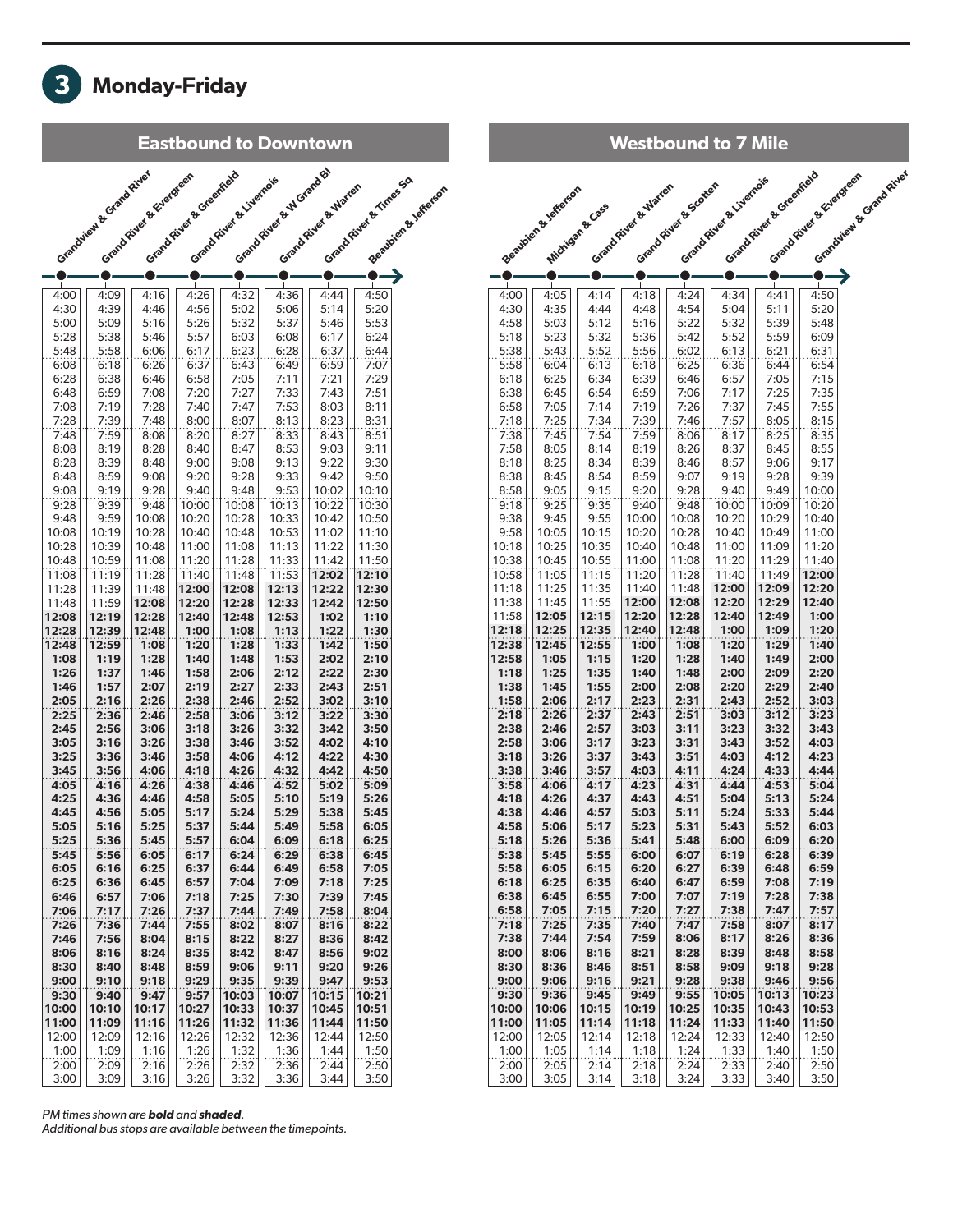

| <b>Westbound to 7 Mile</b> |                       |                 |                      |                       |                         |                          |                         |                         |  |  |  |
|----------------------------|-----------------------|-----------------|----------------------|-----------------------|-------------------------|--------------------------|-------------------------|-------------------------|--|--|--|
|                            | Seattleen & Lefferson | Michigan & Cass | Grand River & Warren | Grand River & Gcotter | Grand River & Liverno's | Grand River & Greenfield | Grand River & Evergreen | Standigue & Grand River |  |  |  |
|                            |                       |                 |                      |                       |                         |                          |                         |                         |  |  |  |
|                            |                       |                 |                      |                       |                         |                          |                         |                         |  |  |  |
|                            |                       |                 |                      |                       |                         |                          |                         |                         |  |  |  |
| 4:00                       | 4:05                  | 4:14            | 4:18                 | 4:24                  | 4:34                    | 4:41                     | 4:50                    |                         |  |  |  |
| 5:00                       | 5:05                  | 5:14            | 5:18                 | 5:25                  | 5:36                    | 5:44                     | 5:53                    |                         |  |  |  |
| 6:00                       | 6:05                  | 6:14            | 6:18                 | 6:25                  | 6:36                    | 6:44                     | 6:53                    |                         |  |  |  |
| 7:00                       | 7:05                  | 7:15            | 7:19                 | 7:27                  | 7:39                    | 7:49                     | 8:00                    |                         |  |  |  |
| 8:00                       | 8:05                  | 8:15            | 8:19                 | 8:27                  | 8:39                    | 8:49                     | 9:00                    |                         |  |  |  |
| 8:30                       | 8:35                  | 8:45            | 8:49                 | 8:57                  | 9:09                    | 9:19                     | 9:30                    |                         |  |  |  |
| 9:00                       | 9:05                  | 9:15            | 9:19                 | 9:27                  | 9:39                    | 9:49                     | 10:00<br>10:30          |                         |  |  |  |
| 9:30<br>10:00              | 9:35<br>10:05         | 9:45<br>10:15   | 9:49<br>10:19        | 9:57<br>10:27         | 10:09<br>10:39          | 10:19<br>10:49           | 11:00                   |                         |  |  |  |
| 10:30                      | 10:36                 | 10:46           | 10:51                | 10:59                 | 11:11                   | 11:21                    | 11:32                   |                         |  |  |  |
| 11:00                      | 11:06                 | 11:16           | 11:21                | 11:29                 | 11:41                   | 11:51                    | 12:02                   |                         |  |  |  |
| 11:30                      | 11:36                 | 11:46           | 11:51                | 11:59                 | 12:11                   | 12:21                    | 12:32                   |                         |  |  |  |
| 12:00                      | 12:06                 | 12:16           | 12:21                | 12:29                 | 12:41                   | 12:51                    | 1:02                    |                         |  |  |  |
| 12:30                      | 12:36                 | 12:46           | 12:51                | 12:59                 | 1:11                    | 1:21                     | 1:32                    |                         |  |  |  |
| 1:00                       | 1:06                  | 1:16            | 1:21                 | 1:29                  | 1:41                    | 1:51                     | 2:02                    |                         |  |  |  |
| 1:30                       | 1:36                  | 1:46            | 1:51                 | 1:59                  | 2:11                    | 2:21                     | 2:32                    |                         |  |  |  |
| 2:00                       | 2:06                  | 2:16            | 2:21                 | 2:29                  | 2:41                    | 2:51                     | 3:02                    |                         |  |  |  |
| 2:30                       | 2:36                  | 2:46            | 2:51                 | 2:59                  | 3:11                    | 3:21                     | 3:32                    |                         |  |  |  |
| 3:00                       | 3:06                  | 3:16            | 3:21                 | 3:29                  | 3:41                    | 3:51                     | 4:02                    |                         |  |  |  |
| 3:30                       | 3:36                  | 3:46            | 3:51                 | 3:59                  | 4:11                    | 4:21                     | 4:32                    |                         |  |  |  |
| 4:00                       | 4:06                  | 4:16            | 4:21                 | 4:29                  | 4:41                    | 4:51                     | 5:02                    |                         |  |  |  |
| 4:30                       | 4:36                  | 4:46            | 4:51                 | 4:59                  | 5:11                    | 5:21                     | 5:32                    |                         |  |  |  |
| 5:00                       | 5:06                  | 5:16            | 5:20                 | 5:27                  | 5:39                    | 5:49                     | 6:00                    |                         |  |  |  |
| 5:30                       | 5:36                  | 5:46            | 5:50                 | 5:57                  | 6:09                    | 6:19                     | 6:30                    |                         |  |  |  |
| 6:00                       | 6:06                  | 6:16            | 6:20                 | 6:27                  | 6:39                    | 6:49                     | 7:00                    |                         |  |  |  |
| 6:30<br>7:00               | 6:36                  | 6:46<br>7:16    | 6:50<br>7:20         | 6:57<br>7:27          | 7:09<br>7:39            | 7:19<br>7:49             | 7:30<br>8:00            |                         |  |  |  |
| 7:30                       | 7:06<br>7:36          | 7:46            | 7:50                 | 7:57                  | 8:08                    | 8:17                     | 8:28                    |                         |  |  |  |
| 8:00                       | 8:06                  | 8:15            | 8:19                 | 8:25                  | 8:36                    | 8:45                     | 8:56                    |                         |  |  |  |
| 8:30                       | 8:36                  | 8:45            | 8:49                 | 8:55                  | 9:06                    | 9:15                     | 9:26                    |                         |  |  |  |
| 9:00                       | 9:06                  | 9:15            | 9:19                 | 9:25                  | 9:36                    | 9:45                     | 9:56                    |                         |  |  |  |
| 9:30                       | 9:36                  | 9:45            | 9:49                 | 9:55                  | 10:06                   | 10:15                    | 10:26                   |                         |  |  |  |
| 10:00                      | 10:06                 | 10:15           | 10:19                | 10:25                 | 10:36                   | 10:45                    | 10:56                   |                         |  |  |  |
| 11:00                      | 11:05                 | 11:14           | 11:18                | 11:24                 | 11:33                   | 11:41                    | 11:50                   |                         |  |  |  |
| 12:00                      | 12:05                 | 12:14           | 12:18                | 12:24                 | 12:33                   | 12:41                    | 12:50                   |                         |  |  |  |
| 1:00                       | 1:05                  | 1:14            | 1:18                 | 1:24                  | 1:33                    | 1:41                     | 1:50                    |                         |  |  |  |
| 2:00                       | 2:05                  | 2:14            | 2:18                 | 2:24                  | 2:33                    | 2:41                     | 2:50                    |                         |  |  |  |
| 3:00                       | 3:05                  | 3:14            | 3:18                 | 3:24                  | 3:33                    | 3:41                     | 3:50                    |                         |  |  |  |

*PM times shown are* bold *and* shaded*.* 

*Additional bus stops are available between the timepoints.*